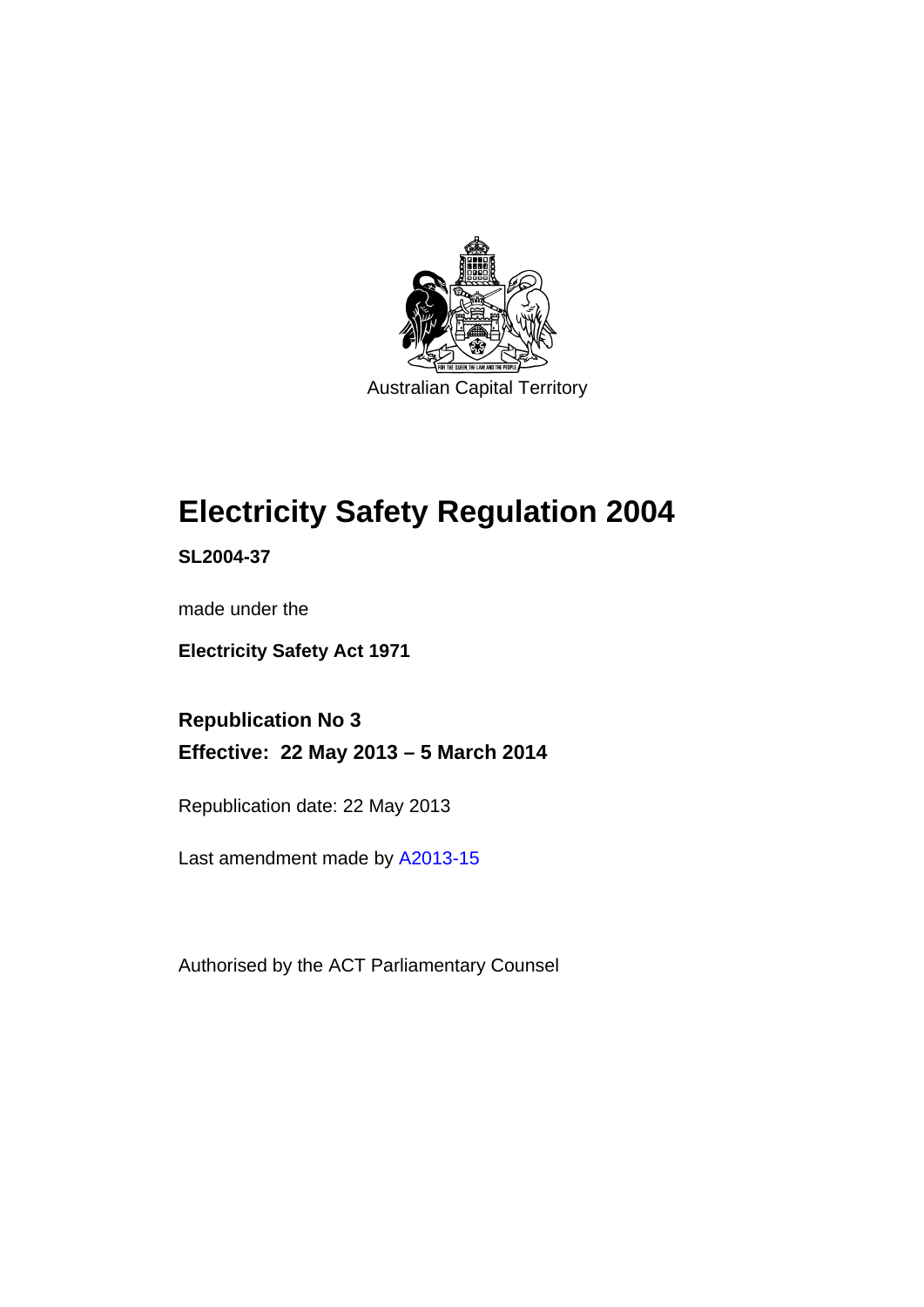#### **About this republication**

#### **The republished law**

This is a republication of the *Electricity Safety Regulation 2004*, made under the *Electricity Safety Act 1971* (including any amendment made under the *[Legislation Act 2001](http://www.legislation.act.gov.au/a/2001-14)*, part 11.3 (Editorial changes)) as in force on 22 May 2013*.* It also includes any commencement, amendment, repeal or expiry affecting this republished law to 22 May 2013.

The legislation history and amendment history of the republished law are set out in endnotes 3 and 4.

#### **Kinds of republications**

The Parliamentary Counsel's Office prepares 2 kinds of republications of ACT laws (see the ACT legislation register at [www.legislation.act.gov.au](http://www.legislation.act.gov.au/)):

- authorised republications to which the *[Legislation Act 2001](http://www.legislation.act.gov.au/a/2001-14)* applies
- unauthorised republications.

The status of this republication appears on the bottom of each page.

#### **Editorial changes**

The *[Legislation Act 2001](http://www.legislation.act.gov.au/a/2001-14)*, part 11.3 authorises the Parliamentary Counsel to make editorial amendments and other changes of a formal nature when preparing a law for republication. Editorial changes do not change the effect of the law, but have effect as if they had been made by an Act commencing on the republication date (see *[Legislation Act 2001](http://www.legislation.act.gov.au/a/2001-14)*, s 115 and s 117). The changes are made if the Parliamentary Counsel considers they are desirable to bring the law into line, or more closely into line, with current legislative drafting practice.

This republication includes amendments made under part 11.3 (see endnote 1).

#### **Uncommenced provisions and amendments**

If a provision of the republished law has not commenced, the symbol  $\mathbf{U}$  appears immediately before the provision heading. Any uncommenced amendments that affect this republished law are accessible on the ACT legislation register [\(www.legislation.act.gov.au\)](http://www.legislation.act.gov.au/). For more information, see the home page for this law on the register.

#### **Modifications**

If a provision of the republished law is affected by a current modification, the symbol  $\mathbf{M}$ appears immediately before the provision heading. The text of the modifying provision appears in the endnotes. For the legal status of modifications, see the *[Legislation Act 2001](http://www.legislation.act.gov.au/a/2001-14)*, section 95.

#### **Penalties**

At the republication date, the value of a penalty unit for an offence against this law is \$110 for an individual and \$550 for a corporation (see *[Legislation Act 2001](http://www.legislation.act.gov.au/a/2001-14)*, s 133).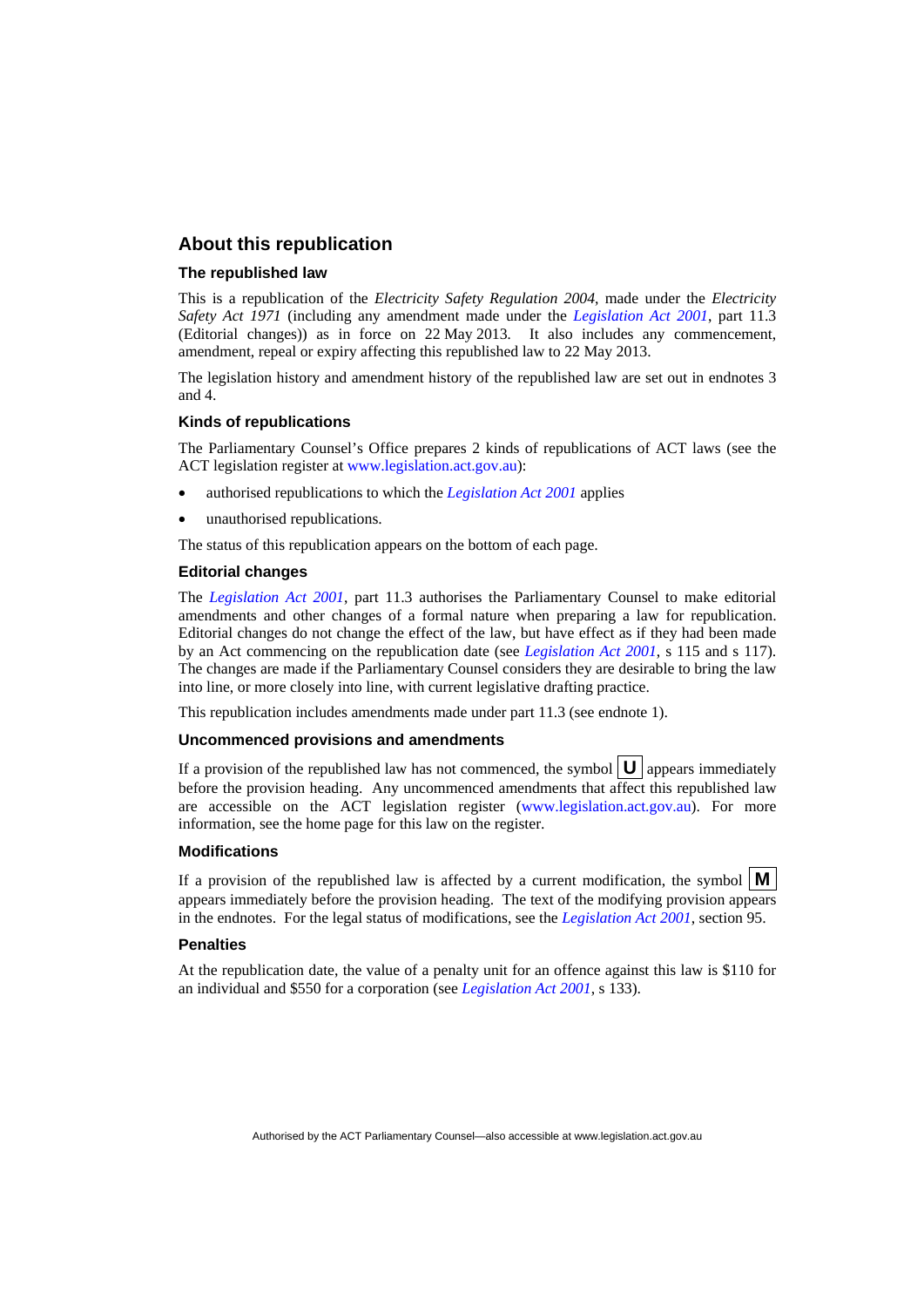

# **Electricity Safety Regulation 2004**

made under the

**Electricity Safety Act 1971** 

# **Contents**

|                 |                                                                        | Page       |
|-----------------|------------------------------------------------------------------------|------------|
| 1               | Name of regulation                                                     | 2          |
| 2               | Exemption from inspection etc—Act, s 4 (2)                             | 2          |
| 3               | Exemption from AS/NZS 3000-Act, s 5 (3)                                | 2          |
| 4               | Exemption from Act, s 5 and s $6$ —Act, s 5 (3) and s 6 (2)            | 2          |
| 5               | Articles of electrical equipment to bear registration number—Act, s 19 | 3          |
| 6               | Energy efficiency standards—Act, s 27 (5) (a) and (7)                  | 3          |
| 8               | Articles of electrical equipment-labelling                             | 4          |
|                 |                                                                        |            |
| <b>Endnotes</b> |                                                                        |            |
| 1               | About the endnotes                                                     | 5          |
| 2               | Abbreviation key                                                       | 5          |
| 3               | Legislation history                                                    | 6          |
| R3              | <b>Electricity Safety Regulation 2004</b>                              | contents 1 |

22/05/13

Electricity Safety Regulation 2004 Effective: 22/05/13-05/03/14

contents 1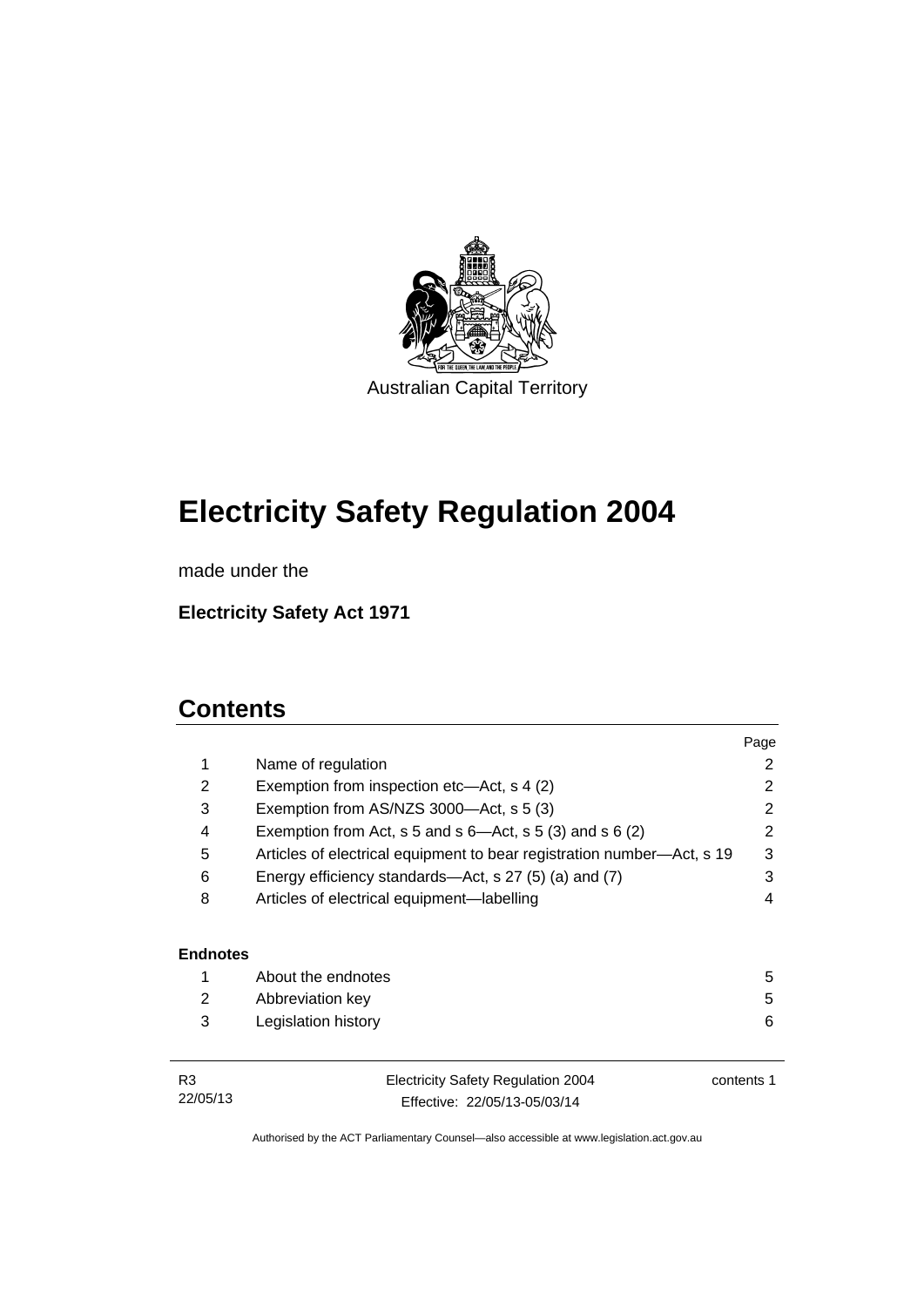|    |                        | Page |
|----|------------------------|------|
|    | Amendment history      |      |
| -5 | Earlier republications |      |

contents 2 Electricity Safety Regulation 2004 Effective: 22/05/13-05/03/14

R3 22/05/13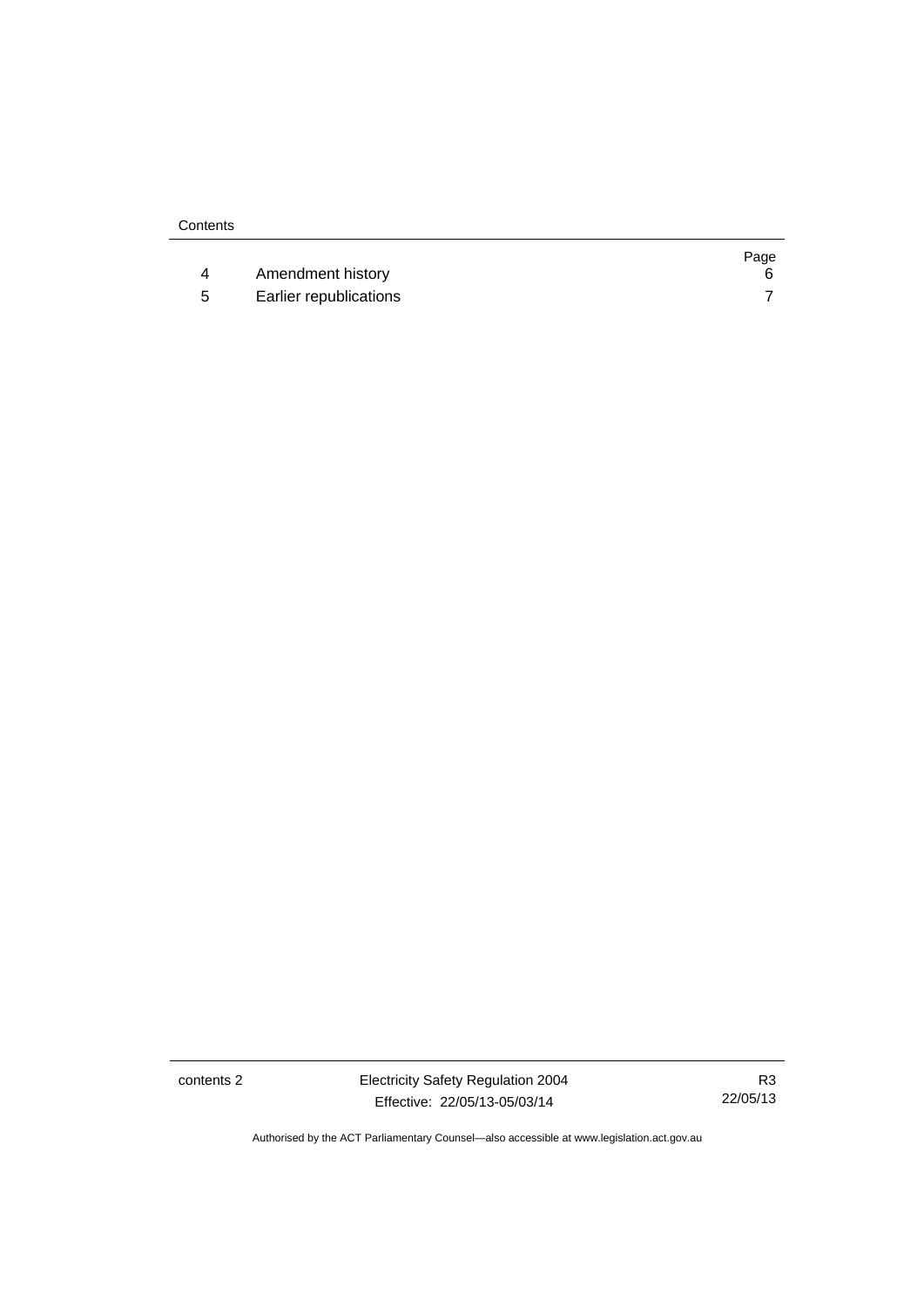

# **Electricity Safety Regulation 2004**

made under the

I

**[Electricity Safety Act 1971](http://www.legislation.act.gov.au/a/1971-30)**

R3 22/05/13 Electricity Safety Regulation 2004 Effective: 22/05/13-05/03/14

page 1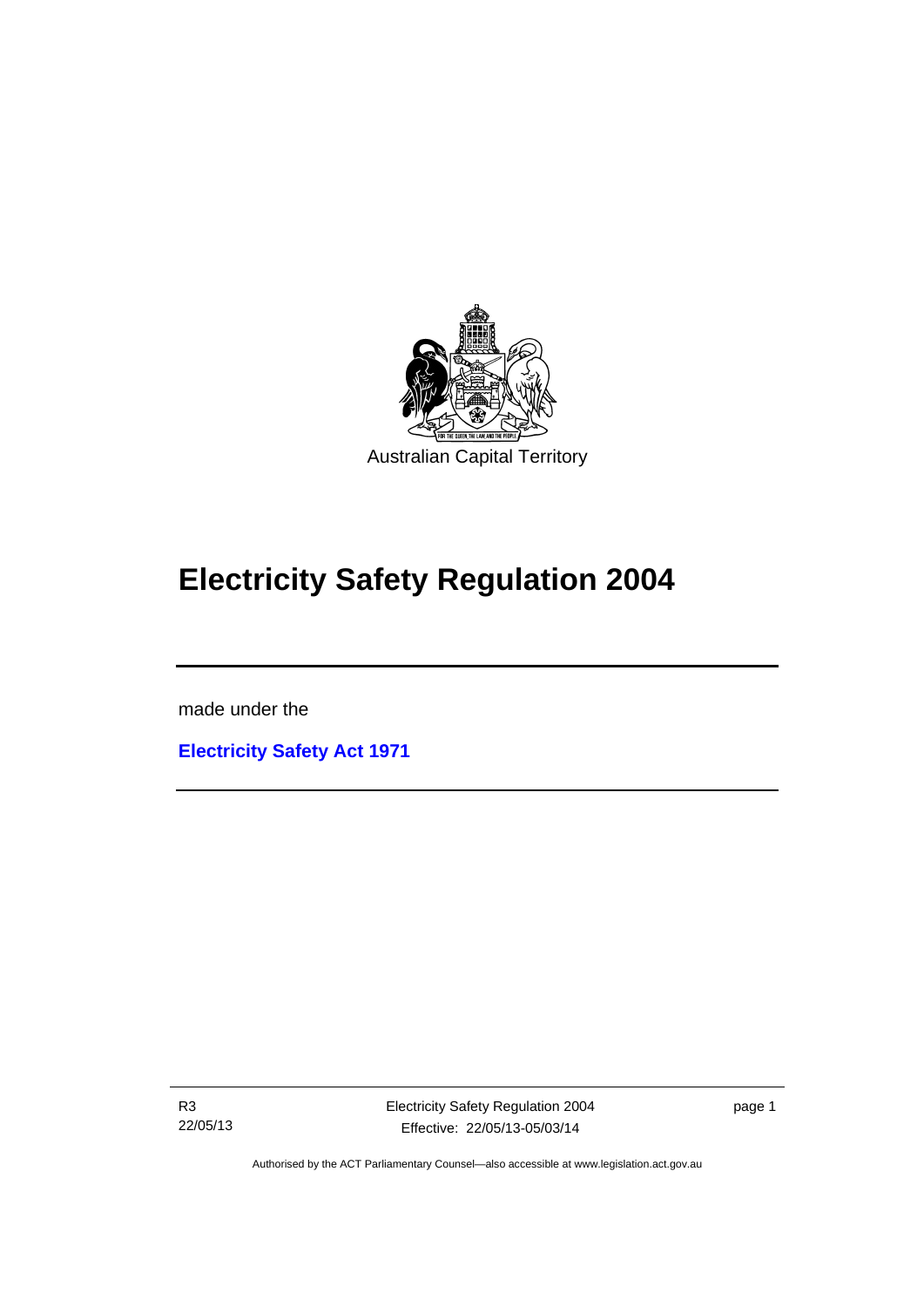# <span id="page-5-0"></span>**1 Name of regulation**

This regulation is the *Electricity Safety Regulation 2004*.

# <span id="page-5-1"></span>**2 Exemption from inspection etc—Act, s 4 (2)**

The wiring or a component of an electrical installation for a lift or escalator being installed on the load side of a circuit-breaker in the motor room for the lift or escalator is a prescribed circumstance.

# <span id="page-5-2"></span>**3 Exemption from AS/NZS 3000—Act, s 5 (3)**

The [Act](http://www.legislation.act.gov.au/a/1971-30/default.asp), section  $5(1)(a)$  does not apply if the construction occupations registrar is satisfied that—

- (a) the electrical wiring work—
	- (i) is begun before the day when a revised edition of AS/NZS 3000 is published and is finished after that day; or
	- (ii) is finished before the end of the period of 6 months starting on the day when a revised edition of AS/NZS 3000 is published; and
- (b) the electrical wiring work complies with AS/NZS 3000 as in effect before the publication of the revised edition.
- <span id="page-5-3"></span>

# **4 Exemption from Act, s 5 and s 6—Act, s 5 (3) and s 6 (2)**

Electrical wiring work consisting of the installation of the wiring or a component of an electrical installation for a lift or escalator on the load side of a circuit-breaker in the motor room for the lift or escalator is prescribed.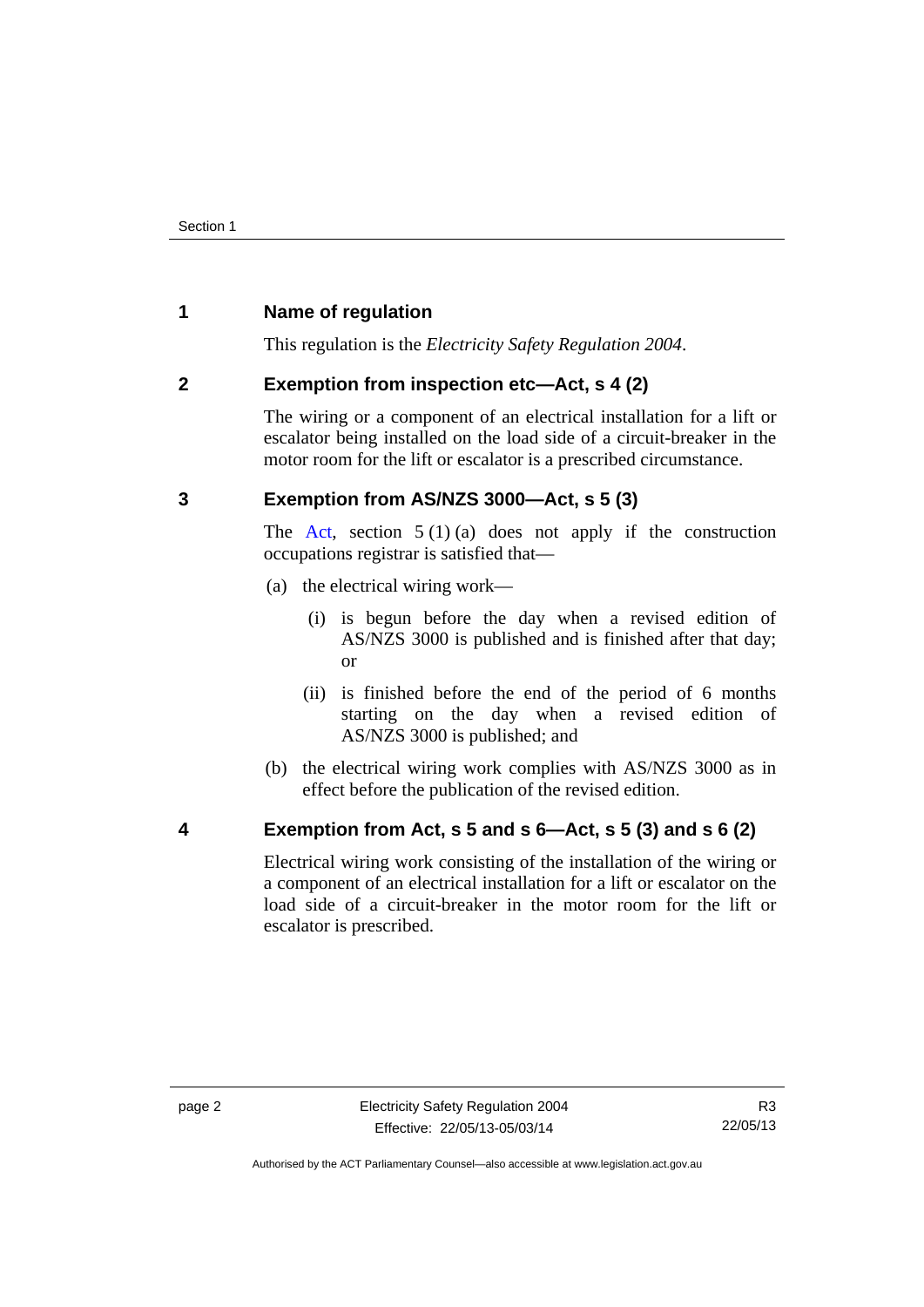# <span id="page-6-0"></span>**5 Articles of electrical equipment to bear registration number—Act, s 19**

Each article of electrical equipment to which a registered declaration of compliance relates must be marked, stamped or labelled by attaching the registration number of the declaration to, or writing that number indelibly on, the article.

# <span id="page-6-1"></span>**6 Energy efficiency standards—Act, s 27 (5) (a) and (7)**

The *[Electricity Safety Act 1998](http://www.legislation.vic.gov.au/)* (Vic) is a corresponding law.

- *Note 1* At the commencement of this section, energy efficiency standards are prescribed under the *[Electricity Safety Act 1998](http://www.legislation.vic.gov.au/)* (Vic) (see the *[Electricity Safety \(Equipment Efficiency\) Regulations 1999](http://www.legislation.vic.gov.au/)* (Vic)) for the following articles of electrical equipment:
	- clothes washing machines
	- dishwashers
	- refrigerating appliances
	- single-phase refrigerative airconditioners and heat pumps
	- rotary clothes dryers
	- storage water heaters
	- three-phase cage induction motors
	- three-phase airconditioners and heat pumps.
- *Note 2* The Victorian Act and regulation are accessible at [www.legislation.vic.gov.au](http://www.legislation.vic.gov.au/)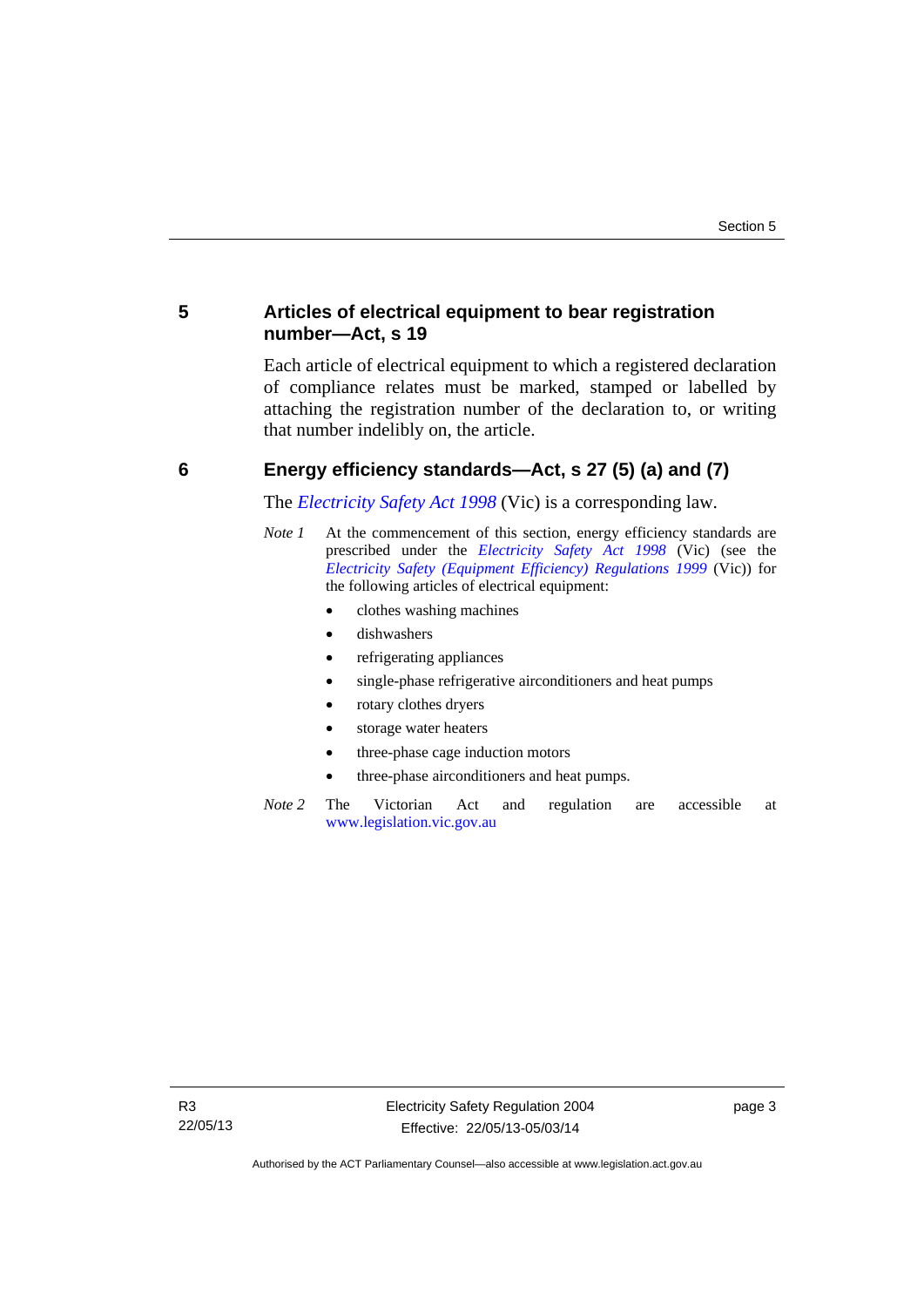#### <span id="page-7-0"></span>**8 Articles of electrical equipment—labelling**

- (1) Articles of electrical equipment mentioned in the *[Electricity Safety](http://www.legislation.vic.gov.au/)  [\(Equipment Efficiency\) Regulations 1999](http://www.legislation.vic.gov.au/)* (Vic), regulation 16 (Electrical equipment labels) or schedule 3 (Standards for electrical equipment that requires registration and labelling), as in force from time to time, must be labelled as required under those provisions.
	- *Note 1* At the commencement of this section, the articles of electrical equipment mentioned in the *[Electricity Safety \(Equipment Efficiency\)](http://www.legislation.vic.gov.au/)  [Regulations 1999](http://www.legislation.vic.gov.au/)* (Vic), reg 16 and sch 3 are the following:
		- clothes washing machines
		- dishwashers
		- refrigerating appliances
		- single-phase refrigerative airconditioners and heat pumps
		- rotary clothes dryers
		- three-phase cage induction motors
		- three-phase airconditioners and heat pumps.

*Note 2* The Victorian regulation is accessible at [www.legislation.vic.gov.au](http://www.legislation.vic.gov.au/)

(2) The [Legislation Act](http://www.legislation.act.gov.au/a/2001-14), section 47 (6) does not apply to this section.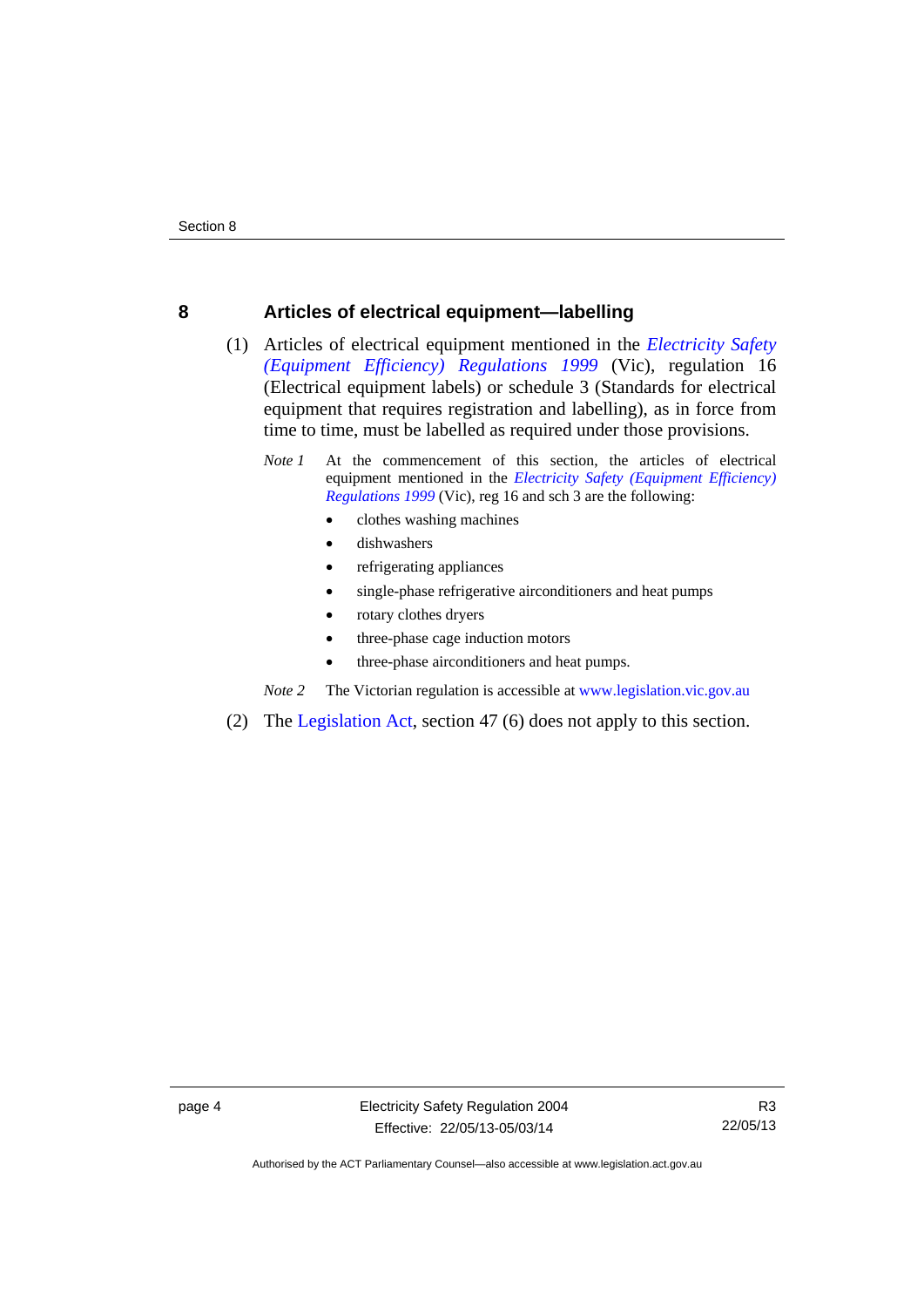#### **Endnotes**

# <span id="page-8-0"></span>**Endnotes**

### **1 About the endnotes**

Amending and modifying laws are annotated in the legislation history and the amendment history. Current modifications are not included in the republished law but are set out in the endnotes.

Not all editorial amendments made under the *Legislation Act 2001*, part 11.3 are annotated in the amendment history. Full details of any amendments can be obtained from the Parliamentary Counsel's Office.

Uncommenced amending laws are not included in the republished law. The details of these laws are underlined in the legislation history. Uncommenced expiries are underlined in the legislation history and amendment history.

If all the provisions of the law have been renumbered, a table of renumbered provisions gives details of previous and current numbering.

The endnotes also include a table of earlier republications.

| $A = Act$                                    | $NI =$ Notifiable instrument              |
|----------------------------------------------|-------------------------------------------|
| $AF =$ Approved form                         | $o = order$                               |
| $am = amended$                               | $om = omitted/repealed$                   |
| $amdt = amendment$                           | $ord = ordinance$                         |
| $AR = Assembly resolution$                   | $orig = original$                         |
| $ch = chapter$                               | par = paragraph/subparagraph              |
| $CN =$ Commencement notice                   | $pres = present$                          |
| $def = definition$                           | $prev = previous$                         |
| $DI = Disallowable instrument$               | $(\text{prev}) = \text{previously}$       |
| $dict = dictionary$                          | $pt = part$                               |
| disallowed = disallowed by the Legislative   | $r = rule/subrule$                        |
| Assembly                                     | $reloc = relocated$                       |
| $div =$ division                             | $renum = renumbered$                      |
| $exp = expires/expired$                      | $R[X]$ = Republication No                 |
| $Gaz = gazette$                              | $RI = reissue$                            |
| $hdg = heading$                              | $s = section/subsection$                  |
| $IA = Interpretation Act 1967$               | $sch = schedule$                          |
| ins = inserted/added                         | $sdiv = subdivision$                      |
| $LA =$ Legislation Act 2001                  | $SL = Subordinate$ law                    |
| $LR =$ legislation register                  | $sub =$ substituted                       |
| $LRA =$ Legislation (Republication) Act 1996 | underlining = whole or part not commenced |
| $mod = modified/modification$                | or to be expired                          |
|                                              |                                           |

# <span id="page-8-2"></span>**2 Abbreviation key**

R3 22/05/13 Electricity Safety Regulation 2004 Effective: 22/05/13-05/03/14

page 5

<span id="page-8-1"></span>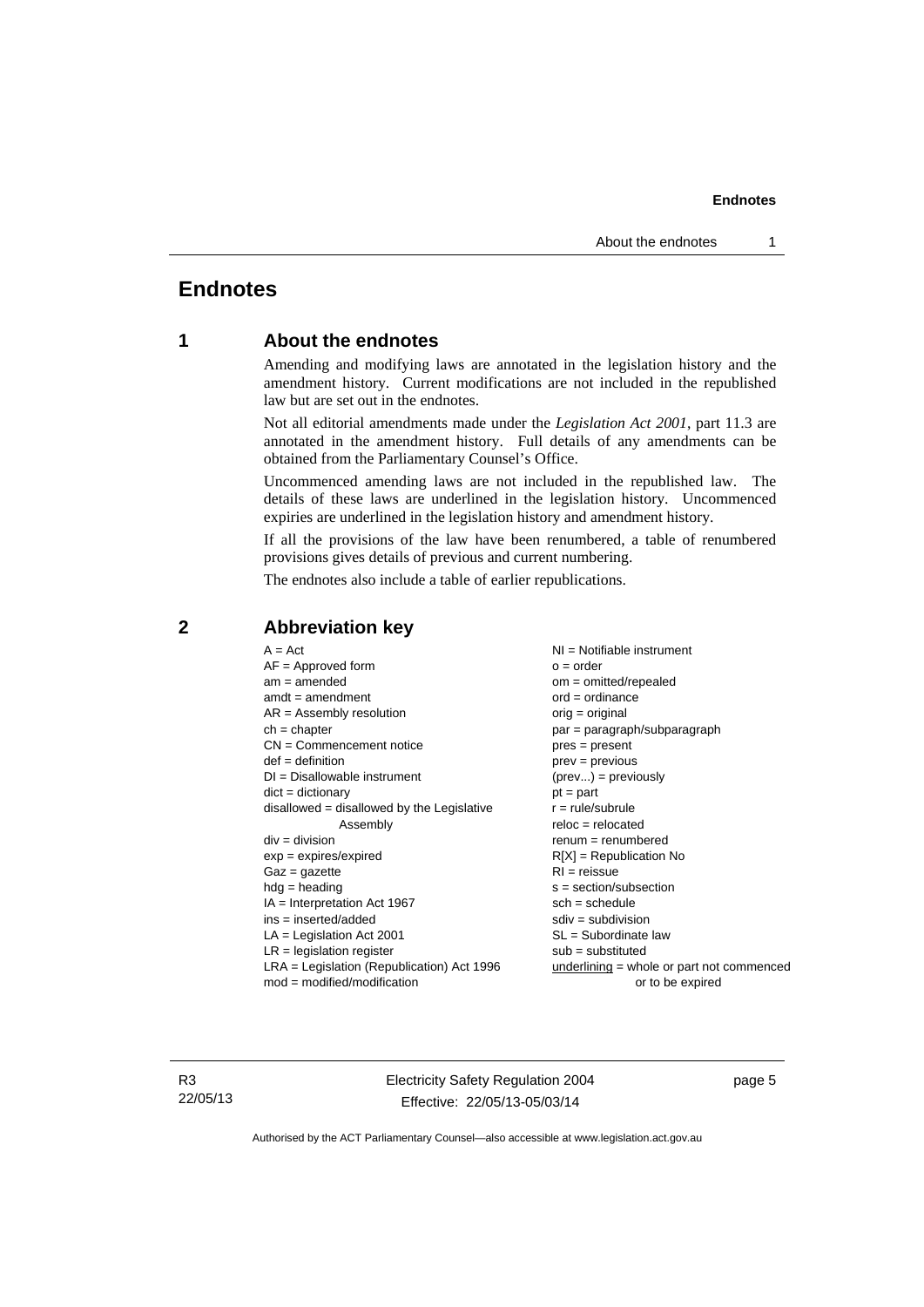#### **Endnotes**

3 Legislation history

## <span id="page-9-0"></span>**3 Legislation history**

This regulation was made as part of the *[Construction Occupations Legislation](http://www.legislation.act.gov.au/a/2004-13)  [Amendment Act 2004](http://www.legislation.act.gov.au/a/2004-13)* (see [A2004-13](http://www.legislation.act.gov.au/a/2004-13) amdt 2.37 and sch 2) and is taken to have been made under the *[Electricity Safety Act 1971](http://www.legislation.act.gov.au/a/1971-30)* A1971-30 (see s 131 (1) as ins by [A2004-13](http://www.legislation.act.gov.au/a/2004-13) amdt 2.37) as the *[Electricity Safety Regulations 2004](http://www.legislation.act.gov.au/sl/2004-37)*. It was renamed under the *[Legislation Act 2001](http://www.legislation.act.gov.au/a/2001-14)*.

#### **Electricity Safety Regulation 2004 SL2004-37**

taken to have been notified LR 26 March 2004 [\(A1971-30,](http://www.legislation.act.gov.au/a/1971-30) s 131 (3) (a) as ins by [A2004-13](http://www.legislation.act.gov.au/a/2004-13) amdt 2.37) s 1 taken to have commenced 26 March 2004 (LA s 75 (1)) remainder commenced 1 September 2004 [\(A1971-30,](http://www.legislation.act.gov.au/a/1971-30) s 131 (3) (b) as ins by [A2004-13](http://www.legislation.act.gov.au/a/2004-13) amdt 2.37)

as amended by

#### **[Planning, Building and Environment Legislation Amendment](http://www.legislation.act.gov.au/a/2013-15)  [Act 2013](http://www.legislation.act.gov.au/a/2013-15) A2013-15 pt 6**

notified LR 21 May 2013 s 1, s 2 commenced 21 May 2013 (LA s 75 (1)) pt 6 commenced 22 May 2013 (s 2)

#### <span id="page-9-1"></span>**4 Amendment history**

**Name of regulation**  s 1 am R2 LA

**Exemption from inspection etc—Act, s 4 (2)**  s 2 sub [A2013-15](http://www.legislation.act.gov.au/a/2013-15/default.asp) s 10

page 6 Electricity Safety Regulation 2004 Effective: 22/05/13-05/03/14

R3 22/05/13